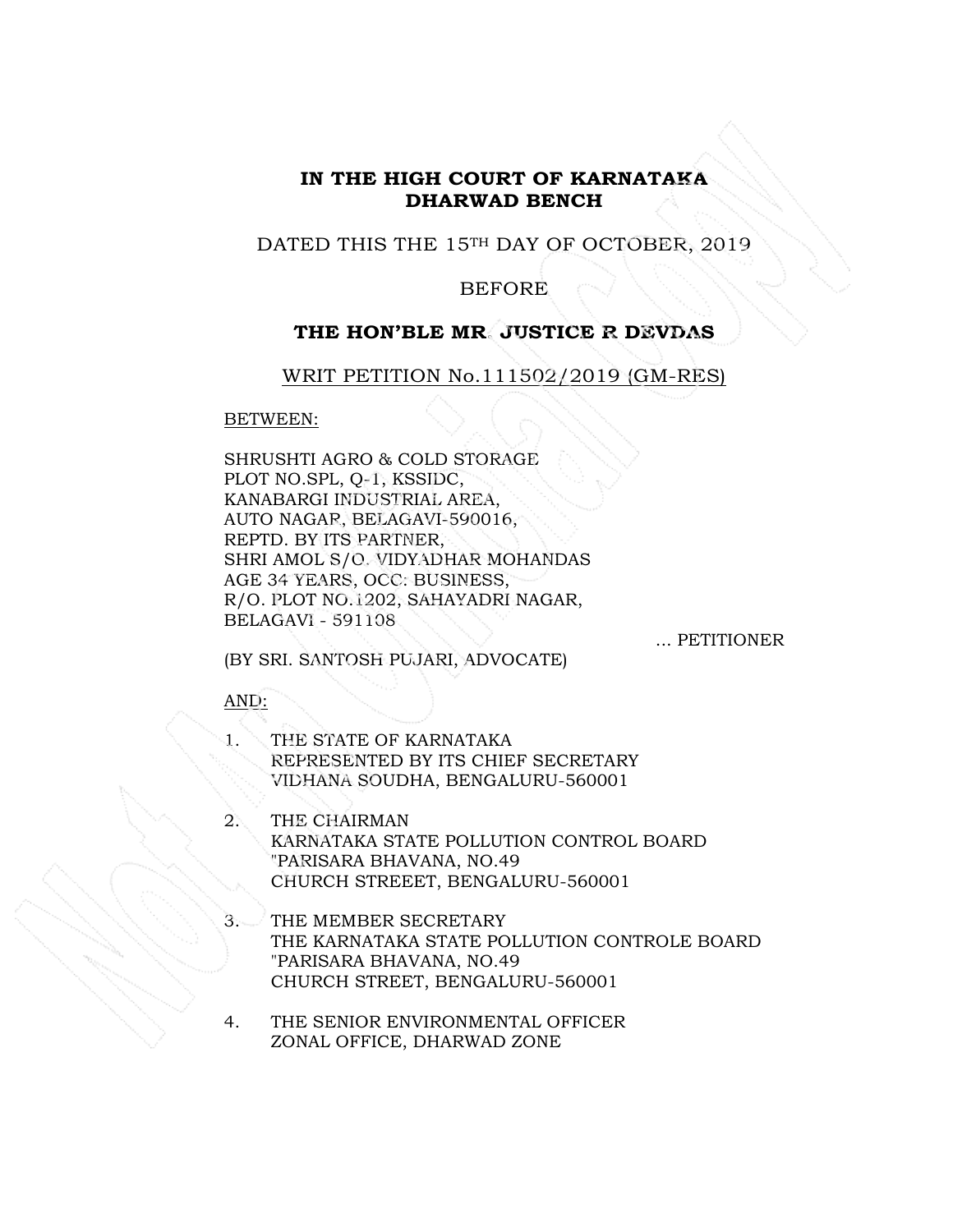GROUND FLOOR, PLOT NO.4 LAKKAMANAHALLI INDUSTRIAL AREA P.B. ROAD, DHARWAD-580004

- 5. THE SENIOR ENVIRONMENTAL OFFICER KARNATAKA STATE POLLUTION CONTROL BOARD BELAGAVI DIVISION, AUTO NAGAR, BELAGAVI-590015
- 6. THE DEPUTY COMMISSIONER BELAGAVI, COURT COMPOUND, BELAGAVI-590001
- 7. THE COMMISSIONER OF POLICE SUBHASH NAGAR, BELAGAVI-590016

... RESPONDENTS

(BY SRI. G.I.GACHCHINAMATH, ADV. FOR R2 TO R5; SMT. VEENA HEGDE, AGA FOR R1, R6 & R7)

THIS WRIT PETITION IS FILED UNDER ARTICLES 226 AND 227 OF THE CONSTITUTION OF INDIA PRAYING TO (A) ISSUE A WRIT IN THE NATURE OF MANDAMUS OR ANY OTHER WRIT OR DIRECTION, DIRECTING THE RESPONDENTS TO CONDUCT SPOT INSPECTION OF THE PETITIOENRS FACTORY, BY ISSUING ATLEAST THREE DAYS PRIOR NOTICE AND VIDEOGRAPHY THE VIOLATIONS/CONTRAVENTIONS, THAT HAS BEEN COMMITTED BY THE PETITIONER IN RESPECT OF THE AIR & WATER ACT AND RULES AND REGULATIONS PRESCRIBED THEREIN, IN RELATION TO THE LAW PREVALENT AS ON DATE OF SPOT INSPECTION, BEFORE INVOKING THE PROVISIONS OF AIR AND WATER ACT, WHICH FALLS WITHIN THE EXCLUSIVE DOMAIN OF THE RESPONDENTS NO.1 OT 5, (B) ISSUE A WRIT IN THE NATURE OF MANDAMUS OR ANY OTHER WRIT OR DIRECTION DIRECTING THE RESPONDENTS NO.1 TO 5, TO INVOKE THE PLENARY POWERS AS DESCRIBED IN AIR & WATER ACT AND RULES AND REGULATIONS PRESCRIBED THEREIN ONLY IF THE VIOLATIONS/CONTRAVENTIONS, THAT HAS BEEN COMMITTED BY THE PETITIONER IN RESPECT OF THE AIR & WATER ACT AND RULES AND REGULATIONS PRESCRIBED THEREIN IN RELATION TO THE LAW PREVALENT AS ON DATE OF SPOT INSPECTION AND TO INVOKE ONLY THE PROVISIONS OF AIR AND WATER ACT, WHICH ARE WITHIN THE EXCLUSIVE DOMAIN OF THE RESPONDENTS NO.1 TO 5.

THIS WRIT PETITION COMING ON FOR *PRELIMINARY HEARING* THIS DAY, THE COURT MADE THE FOLLOWING: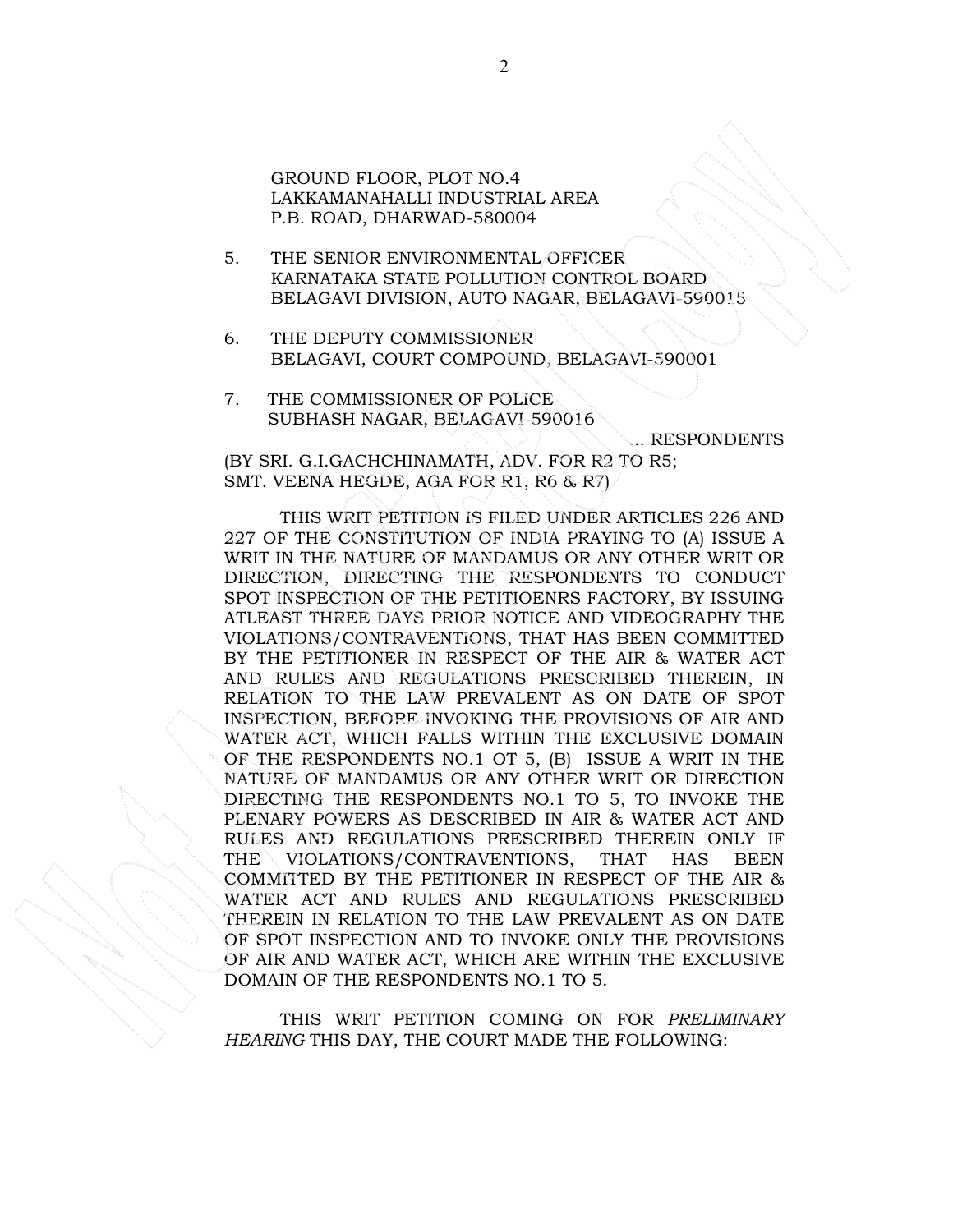### **ORDER**

# **R.DEVDAS J., (ORAL):**

 Learned counsel for the petitioner submits that, prayer in the writ petition is seeking a writ of mandamus or direction to the respondent-Karnataka State Pollution Control Board to act within its powers as contemplated under the Water (Prevention and Control of Pollution) Act, 1974, the Water (Prevention and Control of Pollution) Rules, 1975, and the Karnataka State Board for the prevention and control of water pollution (procedure for Transaction of Business) and Air (Prevention and Control of Pollution) Act & Rules. It is submitted that, on a plain reading of the communication dated 28.05.2018, which is produced at Annexure-D, it is evident that the respondent-Board is acting beyond its powers. It is submitted that the Board has nothing to do with the activity of the petitioner in procuring meat and processing the same or storing the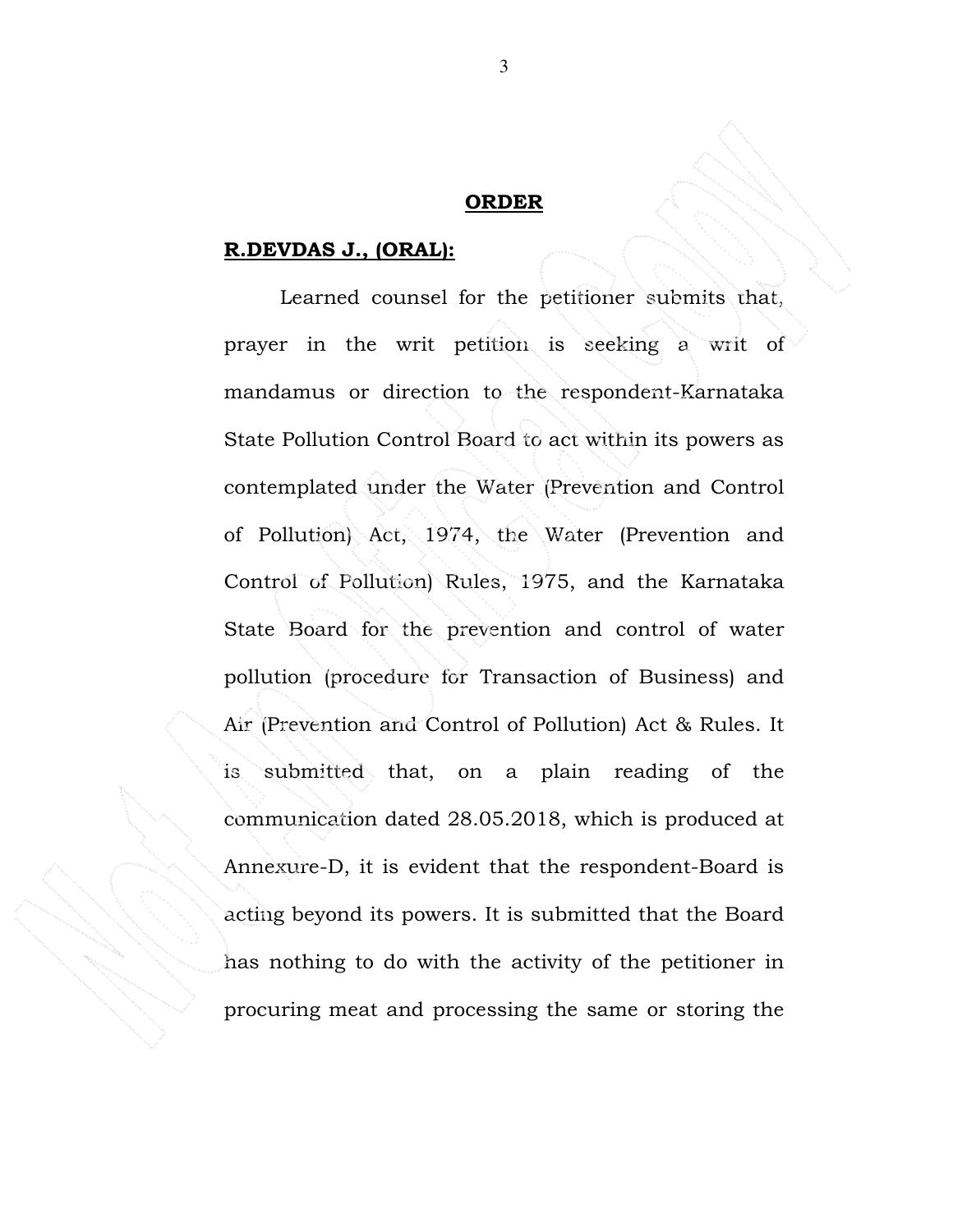same in the cold storage in the premises of the petitioner. It is submitted that the communication would clearly show that the respondent-authorities are acting beyond their powers.

2. Heard the learned counsel for the petitioner and the learned counsel for the respondent-Board and perused the writ papers.

3. Since the prayer is only to direct the Board to act within its powers as contemplated under law, this Court is of the opinion that the petition could be disposed of by issuing certain directions to the respondent-Board.

4. On going through the communication dated 28.05.2018, in paragraph No.5, which the Board has issued, certain observations are made and compliance of the same is sought by the petitioner. In the said observations, at point No.1, the Board requires the petitioner, which is engaged in the activity of meat